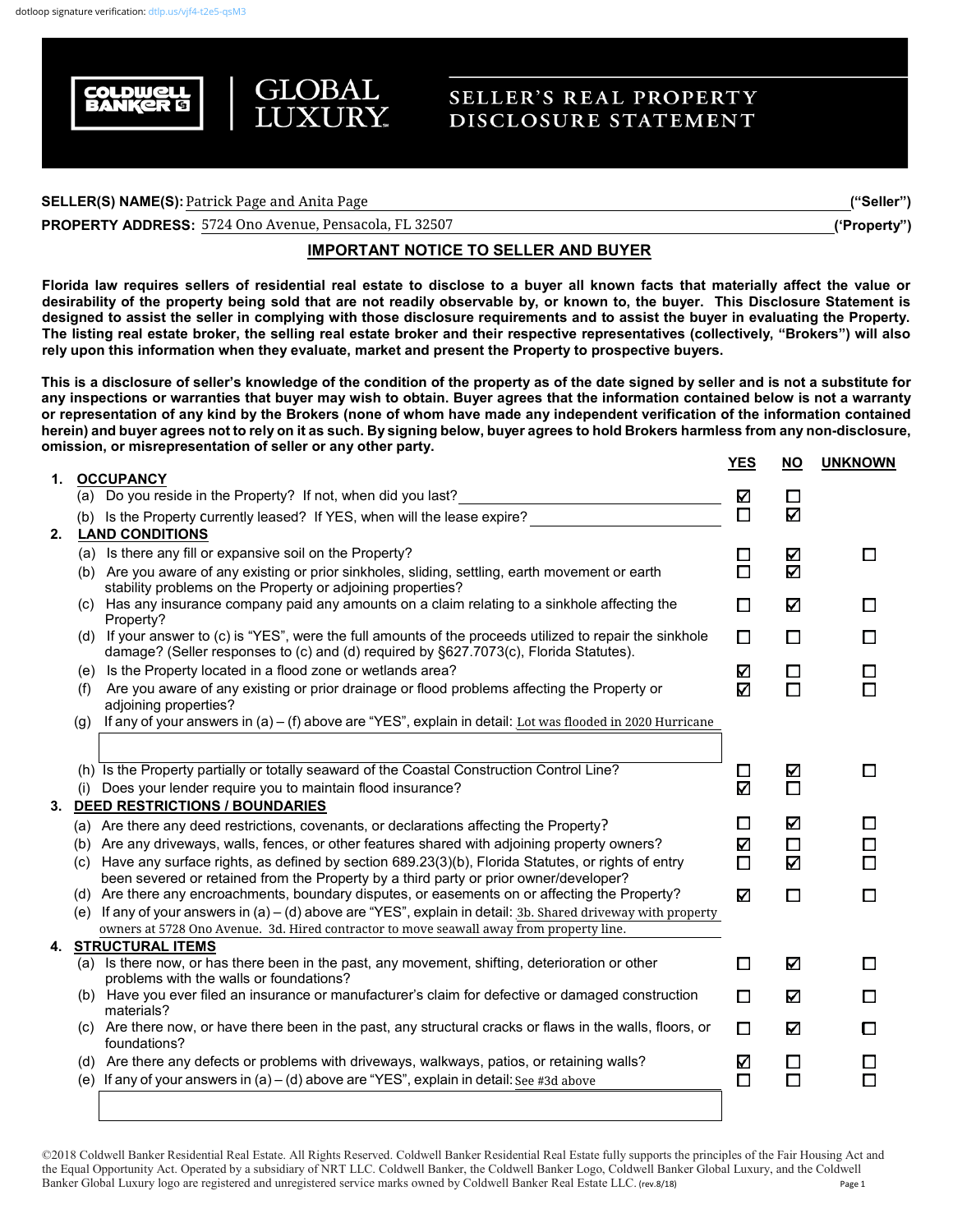|    |                                                                                                                                                                                                                                                                                                                                                                                                                                                                                                                                                                                                                                                      | YES              | <b>NO</b>                  | <b>UNKNOWN</b>   |
|----|------------------------------------------------------------------------------------------------------------------------------------------------------------------------------------------------------------------------------------------------------------------------------------------------------------------------------------------------------------------------------------------------------------------------------------------------------------------------------------------------------------------------------------------------------------------------------------------------------------------------------------------------------|------------------|----------------------------|------------------|
|    | 5. ADDITIONS / REMODELS<br>(a) Have there been any additions, structural changes, or other alterations made to the Property?<br>(b) If your answer to (a) is "YES", were all necessary permits / approvals obtained and was all work<br>done in compliance with the applicable zoning and building codes?                                                                                                                                                                                                                                                                                                                                            | K<br>☑           | □<br>О                     | □<br>□           |
|    | (d) Are any improvements built below the base flood elevation level?<br>(e) Do any improvements violate applicable local, state or federal flood regulations or guidelines?<br>If your answer to either (d) or (e) above is "YES", explain in detail: House is on pilings.                                                                                                                                                                                                                                                                                                                                                                           | V<br>$\Box$      | $\Box$<br>K                | П                |
| 6. | <b>ELECTRICAL SYSTEMS</b><br>(a) Is there knob and tube wiring on the Property?<br>(b) Is there aluminum wiring on the Property other than the primary service line?<br>(c) Are there any problems or conditions that affect the operation or desirability of the electrical wiring<br>or systems? If "YES", explain in detail:                                                                                                                                                                                                                                                                                                                      | ⊔<br>$\Box$<br>П | Ø<br>V<br>K                | $\Box$<br>$\Box$ |
| 7. | <b>HEATING AND AIR CONDITIONING (check all that apply)</b><br>(a) Air Conditioning: <b>○</b> Central Electric<br>□Central Gas<br>$\Box$ Window<br>⊠Electric<br>□Fuel Oil □Natural Gas<br>$\begin{tabular}{ c c } \hline \rule{0pt}{2.2ex} \rule{0pt}{2.2ex} \rule{0pt}{2.2ex} \rule{0pt}{2.2ex} \rule{0pt}{2.2ex} \rule{0pt}{2.2ex} \rule{0pt}{2.2ex} \rule{0pt}{2.2ex} \rule{0pt}{2.2ex} \rule{0pt}{2.2ex} \rule{0pt}{2.2ex} \rule{0pt}{2.2ex} \rule{0pt}{2.2ex} \rule{0pt}{2.2ex} \rule{0pt}{2.2ex} \rule{0pt}{2.2ex} \rule{0pt}{2.2ex} \rule{0pt}{2.2ex} \rule{0pt}{2$<br>(b) Heating:<br>$\square$ Solar<br>Water Heating: <b>ØElectric</b> OGas |                  |                            |                  |
|    | (C)<br>Is each item checked above in good working order (i.e., operating in the manner that it was<br>(d)<br>intended to operate)? If "NO", explain in detail:                                                                                                                                                                                                                                                                                                                                                                                                                                                                                       | Κ                | □                          | □                |
|    | 8. APPLIANCES<br>(a) Is each appliance that is being sold with the Property (as agreed to in the contract) in working<br>condition (i.e., operating in the manner that it was intended to operate)?                                                                                                                                                                                                                                                                                                                                                                                                                                                  | K                | □                          | □                |
|    | (b) If your answer to (a) is "NO", explain in detail:<br><u> 1989 - Johann Barn, amerikansk politiker (d. 1989)</u><br>(c) Are any of the appliances leased? If "YES" which ones:<br>9. PLUMBING RELATED ITEMS<br>(a) What is your drinking water source? $\Box$ Public $\Box$ Private System<br>$\square$ Well                                                                                                                                                                                                                                                                                                                                      | $\Box$           | Ν                          | □                |
|    | (b) If your drinking water is from a well, when was your water last checked for safety and what was<br>the result of the test?<br>(c) Do you have a water softener? If "YES" is it: $\Box$ leased $\Box$ owned<br>(d) Are there polybutylene or cast iron wastewater pipes on the Property?<br>(e) What is the water source for your sprinkler system, if applicable? NA<br>What is the type of sewage system: <b>Ø</b> Public Sewer <b>O</b> Private Sewer <b>O</b> Septic Tank <b>O</b> Cesspool<br>(f)                                                                                                                                            | ⊔<br>$\Box$      | K<br>Ν                     |                  |
|    | If septic tank or cesspool, when was it last serviced?<br>(g)<br>(h) Is there a sewage or sump pump?                                                                                                                                                                                                                                                                                                                                                                                                                                                                                                                                                 | $\Box$           | Ν                          | П                |
|    | 10. ROOF<br>(a) Approximate age: 0.5 years<br>years.<br>Has the roof ever leaked or been damaged?<br>(b)<br>Has the roof been replaced or repaired during your ownership?<br>(C)<br>Have you ever filed an insurance claim or manufacturer's claim for roof defects or damage?<br>(d)<br>Are there any existing problems or defects with the roof or rain gutters?<br>(e)<br>If any of your answers in $(b) - (e)$ above are "YES", explain in detail:<br>(f)<br>Roof shingles were damaged during Hurricane Sally and the roof has been replaced.                                                                                                   | Ø<br>V<br>V<br>П | $\Box$<br>□<br>$\Box$<br>Ν | $\Box$<br>П      |
|    | 11. TERMITES, WOOD DESTROYING ORGANISMS ("WDO"), RODENTS, PESTS<br>(a) Are there termites or other WDO's (e.g., powder-post beetles, oldhouse borers, wood decaying<br>fungi), rodents, or pest infestations on or affecting the Property?<br>(b) If your answer to (a) is "YES", is there any existing damage to the Property?<br>Do you know of any termite, WDO or pest control reports or treatments for the Property in the last<br>(C)<br>five years?<br>(d) If any of your answers in $(a) - (c)$ above are "YES", explain in detail:                                                                                                         | ш<br>$\Box$<br>□ | Ν<br>ш<br>Ν                | ш<br>$\sim$      |
|    | (e) Is the Property currently under warranty or other coverage by a licensed pest control company?<br>If "YES", state the name of the company:                                                                                                                                                                                                                                                                                                                                                                                                                                                                                                       | □                | Ν                          | ш                |
|    | $\Box$ treatment<br>Does the warranty cover (check all that apply): $\Box$ repairs<br>□regular pest control<br>(t)<br>Is the warranty transferable to the Buyer? (If "YES", Buyer should check with warranty company<br>(g)<br>for transfer procedures and costs, if any).                                                                                                                                                                                                                                                                                                                                                                           | $\Box$           | $\Box$                     | $\Box$           |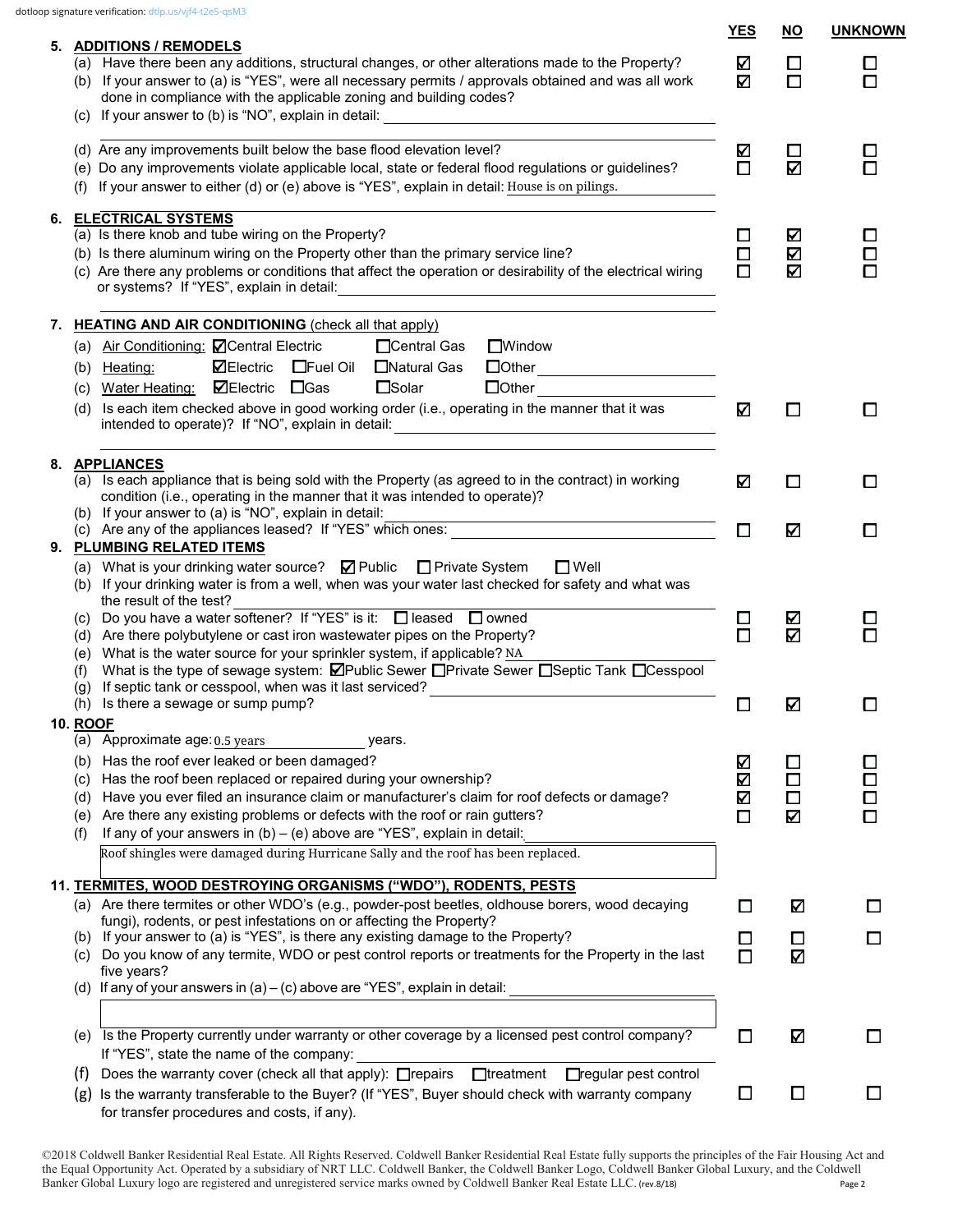|     |                                                                                                                                                                                                                                                                                                                                                                                                                                                                                                                                                                                                                                                                    | <b>YES</b>       | <u>NO</u>   | <b>UNKNOWN</b>   |
|-----|--------------------------------------------------------------------------------------------------------------------------------------------------------------------------------------------------------------------------------------------------------------------------------------------------------------------------------------------------------------------------------------------------------------------------------------------------------------------------------------------------------------------------------------------------------------------------------------------------------------------------------------------------------------------|------------------|-------------|------------------|
|     | 12. DOCKS, DAVITS, PIERS AND SEAWALLS<br>(a) Are there any conditions that may affect the desirability, use, or function of any dock, davits, pier                                                                                                                                                                                                                                                                                                                                                                                                                                                                                                                 | □                | V           | $\Box$           |
|     | or seawall? If "YES", explain:<br>(b) Was (is) a governmental permit required for the construction or maintenance of the dock, davits,<br>pier or seawall?                                                                                                                                                                                                                                                                                                                                                                                                                                                                                                         | K                | $\Box$      | □                |
|     | (c) If your answer to (b) is "YES", were all appropriate permits and approvals obtained? If "NO",<br>explain:                                                                                                                                                                                                                                                                                                                                                                                                                                                                                                                                                      | $\Box$           | $\Box$      | $\Box$           |
|     | 13. MOLD, ENVIRONMENTAL, AND LEAD BASED PAINT<br>(a) Is there now, or has there been in the past, any:                                                                                                                                                                                                                                                                                                                                                                                                                                                                                                                                                             |                  |             |                  |
|     | (i) water leakage, intrusion, accumulation, or dampness in or affecting the Property?<br>(ii) instances of mold, moisture or dampness in or affecting the Property?<br>(iii) damage to the Property that resulted from any of the conditions identified in (i) or (ii) above?<br>(b) If your answer to (i), (ii) or (iii) above is "YES", explain in detail:                                                                                                                                                                                                                                                                                                       | □<br>□<br>$\Box$ | ☑<br>Ν<br>Ν | □<br>□<br>$\Box$ |
|     |                                                                                                                                                                                                                                                                                                                                                                                                                                                                                                                                                                                                                                                                    |                  |             |                  |
|     | (c) Was the Property built before 1978? (If "YES", Buyer must be provided with a Lead Based Paint<br>Disclosure Statement prior to being bound by a sales contract in compliance with federal law).                                                                                                                                                                                                                                                                                                                                                                                                                                                                | $\Box$           | V           | □                |
|     | (d) Are there any environmental hazards or contaminants on or affecting the Property including, but<br>not limited to: lead based paint, formaldehyde, asbestos, radon gas, PCB's, methamphetamine<br>contamination, defective or contaminated drywall, contaminated soil or water, active or abandoned<br>storage tanks (fuel, propane or chemical)?                                                                                                                                                                                                                                                                                                              | □                | V           | □                |
|     | (e) Has the Property been tested for any of the items listed in (d) above? If "YES", explain in detail:                                                                                                                                                                                                                                                                                                                                                                                                                                                                                                                                                            | $\Box$           | Ν           | $\Box$           |
|     | (f) Have there been any repairs made or other corrective or remedial measures undertaken as a<br>result of the matters identified in $(a) - (e)$ above? If "YES", explain in detail:                                                                                                                                                                                                                                                                                                                                                                                                                                                                               | $\Box$           | Ŋ           | $\Box$           |
|     | (g) Are there any archeological sites, mangroves or other environmentally sensitive or protected areas<br>located on the Property? If "YES", explain in detail:                                                                                                                                                                                                                                                                                                                                                                                                                                                                                                    | □                | Ν           | □                |
| 14. | <b>POOLS; HOT TUBS; SPAS</b>                                                                                                                                                                                                                                                                                                                                                                                                                                                                                                                                                                                                                                       |                  |             |                  |
|     | <b>Notice to Buyer and Seller</b><br>The Florida Residential Swimming Pool Safety Act ("Act") requires a "swimming pool" with a certificate<br>of completion on or after October 1, 2000, to have at least one safety feature specified in §515.27(1)<br>of the Act. The Act defines a "swimming pool" as "any structure, located in a residential area, that is<br>intended for swimming or recreational bathing and contains water over 24" deep including, but not<br>limited to, in-ground, aboveground, and on-ground swimming pools; hot tubs; and nonportable spas."                                                                                        |                  |             |                  |
|     | (a) If the Property has a "swimming pool" as defined by the Act, does it comply with the Act?<br>(b) Has any in-ground pool, hot tub or spa on the Property been demolished and/or filled?                                                                                                                                                                                                                                                                                                                                                                                                                                                                         | ☑<br>$\Box$      | $\Box$<br>Ν | □<br>□           |
|     | (c) Are there any structural or other defects with the pool, hot tub, spa or related equipment? If "YES",<br>explain in detail:                                                                                                                                                                                                                                                                                                                                                                                                                                                                                                                                    | $\Box$           | V           |                  |
|     | <b>15. HOMEOWNERS' ASSOCIATION</b>                                                                                                                                                                                                                                                                                                                                                                                                                                                                                                                                                                                                                                 |                  |             |                  |
|     | <b>Notice to Buyer</b><br>If the Property is governed by a homeowner's association, Buyer should read the association's official<br>records, by-laws, restrictions, covenants and declarations prior to making an offer. These documents<br>may include information on matters such as the association's financial condition, recurring dues or<br>fees, periodic and/or special assessments, capital contributions, penalties; restrictions on construction,<br>architectural modifications, landscaping, parking, vehicles, pets, resale, leasing and other matters.<br>Buyer should also ask if there are any proposed changes or assessments being considered. |                  |             |                  |
|     | (a) Is membership in a homeowner's association mandatory?<br>(b) Are there any existing or threatened legal or administrative actions that may affect the association<br>or common areas? If "YES", explain in detail:                                                                                                                                                                                                                                                                                                                                                                                                                                             | $\Box$<br>$\Box$ | K<br>$\Box$ | П                |
|     | (c) Are the Property access roads: $\square$ association owned OR $\square$ publicly owned (e.g., city, county)?                                                                                                                                                                                                                                                                                                                                                                                                                                                                                                                                                   |                  |             |                  |
|     | 16. NEIGHBORHOOD<br>Are you aware of any existing conditions or proposed changes in the immediate neighborhood that<br>may materially affect the value or desirability of the Property such as noise or other nuisances,<br>electric or magnetic field levels, or threat of condemnation? If "YES", explain in detail:                                                                                                                                                                                                                                                                                                                                             | □                | Ν           |                  |
|     |                                                                                                                                                                                                                                                                                                                                                                                                                                                                                                                                                                                                                                                                    |                  |             |                  |